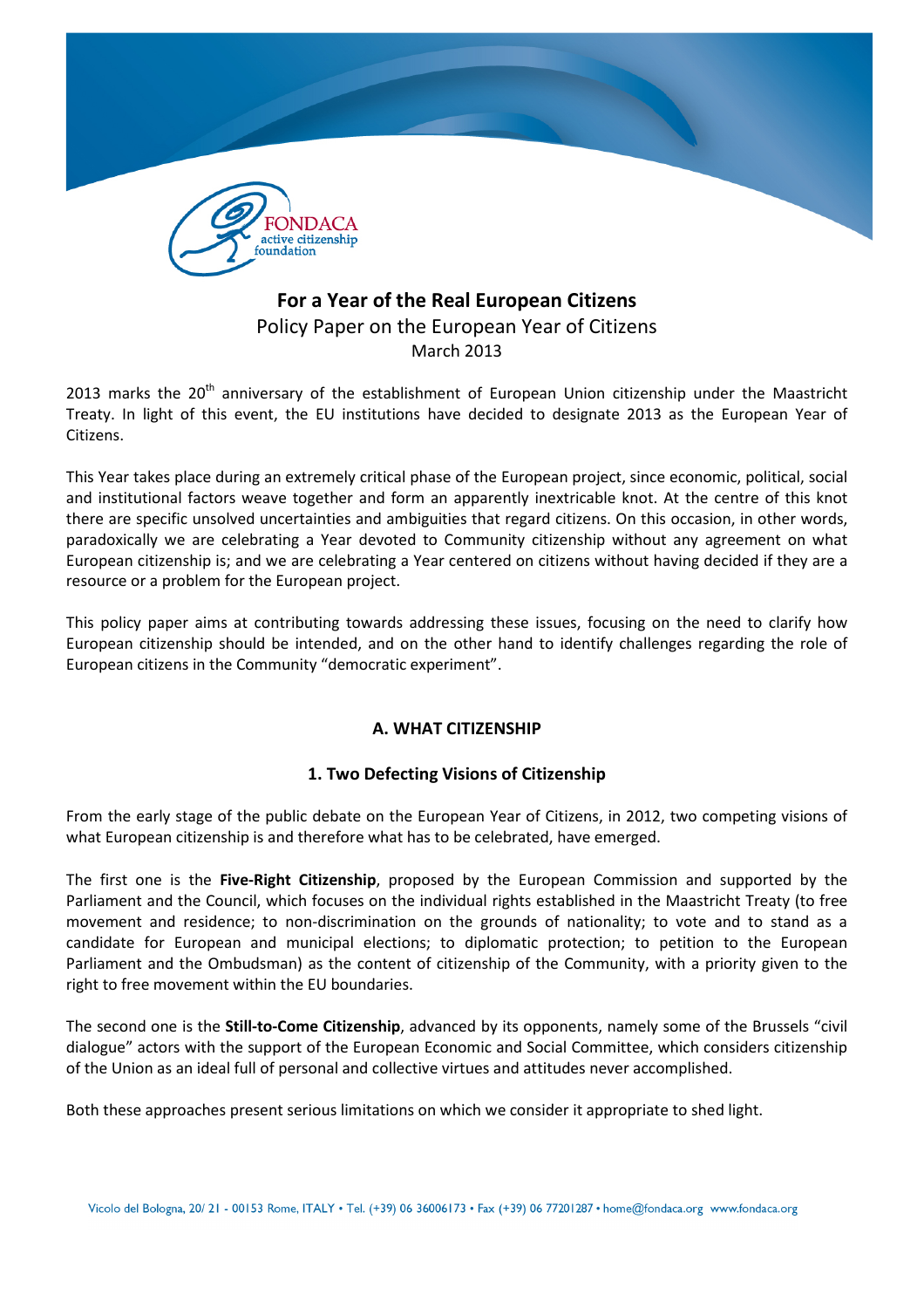

#### The Five-Right Citizenship

The close identification of the Union citizenship with being a legal matter, mainly linked to the right of free movement in the EU, encounters, at first instance, the limitation of conceiving EU citizenship just as a fixed status, thus not grasping its incremental nature. In reality, such citizenship should be read as an ongoing process, which has led to an extension of its content and boundaries. Thanks to the development of the Community Acquis, the decisions of the European Court of Justice as well as the effect of citizens' activism, the rights catalogue has been enriched in its content and extended in terms of people entitled to them. It is sufficient, in this regard, to mention patients' rights, which entered the European agenda a few years ago, or the extension of rights, once conceived for workers only, to non productive persons such as the disabled or children. There are therefore, definitely many more than five rights, though probably no one today could list them precisely\* .

Secondly, if rights – especially the one to free movement, which is doubtless the most relevant and distinguishing content of EU citizenship – are of the utmost importance, it is worth noting that there are other two components which allow us to deal with citizenship in general, strictly linked to that pertaining rights. They are membership, i.e. the belonging to a political community, and participation, related to the various modalities through which citizens can take part in political and policy making processes. Approaching European citizenship exclusively from the rights perspective implies the lack of consideration of two key issues, related to the just mentioned components:

- Rights exist within a political community, not outside it. Therefore, the development and the strengthening of the EU multiple membership and the valuing of diversity would be a necessary condition to make European citizens' rights work;
- Rights are by definition connected to political participation, as the "right to have rights" formula highlights. The establishment and implementation of rights, therefore, cannot be conceived without the political dimension of citizenship.

Finally, such a right-based approach to European citizenship seems to forget, or not to properly take into account, the 15-20 million people who live permanently and legally in the EU and who are in fact discriminated against, since they fulfill all the duties related to residence (such as paying taxes) without enjoying the whole set of corresponding rights and/or prerogatives, just to take an example the European Citizens' Initiative, established in the Lisbon Treaty.

#### The Still-To-Come Citizenship

 $\overline{a}$ 

The second defecting vision of European citizenship portrays it in extremely general and abstract terms. European citizenship is viewed as the sum of all the civic virtues that one can imagine, with the addition of a wide set of values and habits, covering the whole range of public life, from the local to the global dimension, so that the European one is the model of the perfect good citizen. This ideal – or maybe ideological – view of the European citizen cannot be found either in the official documents of the EU, or in the twenty-year development of citizenship of the Union in terms of practices. This citizenship, that goes "from bowling to voting", has a very

<sup>\*</sup> It must be noticed that the 21 November 2012 Decision (L325/1) that gave rise to the Year mentions only the right to move and reside freely within the territory of the Members States and adds "all other rights guaranteed to Union citizens", quoting among them just the right to vote in local and European elections. On the other hand the European Commission 2012 "Citizens' Agenda" adds to the Maastricht five rights just the right of legislative initiative, established in the Lisbon Treaty. In both cases, the vision of European citizens' rights results as being very reductive.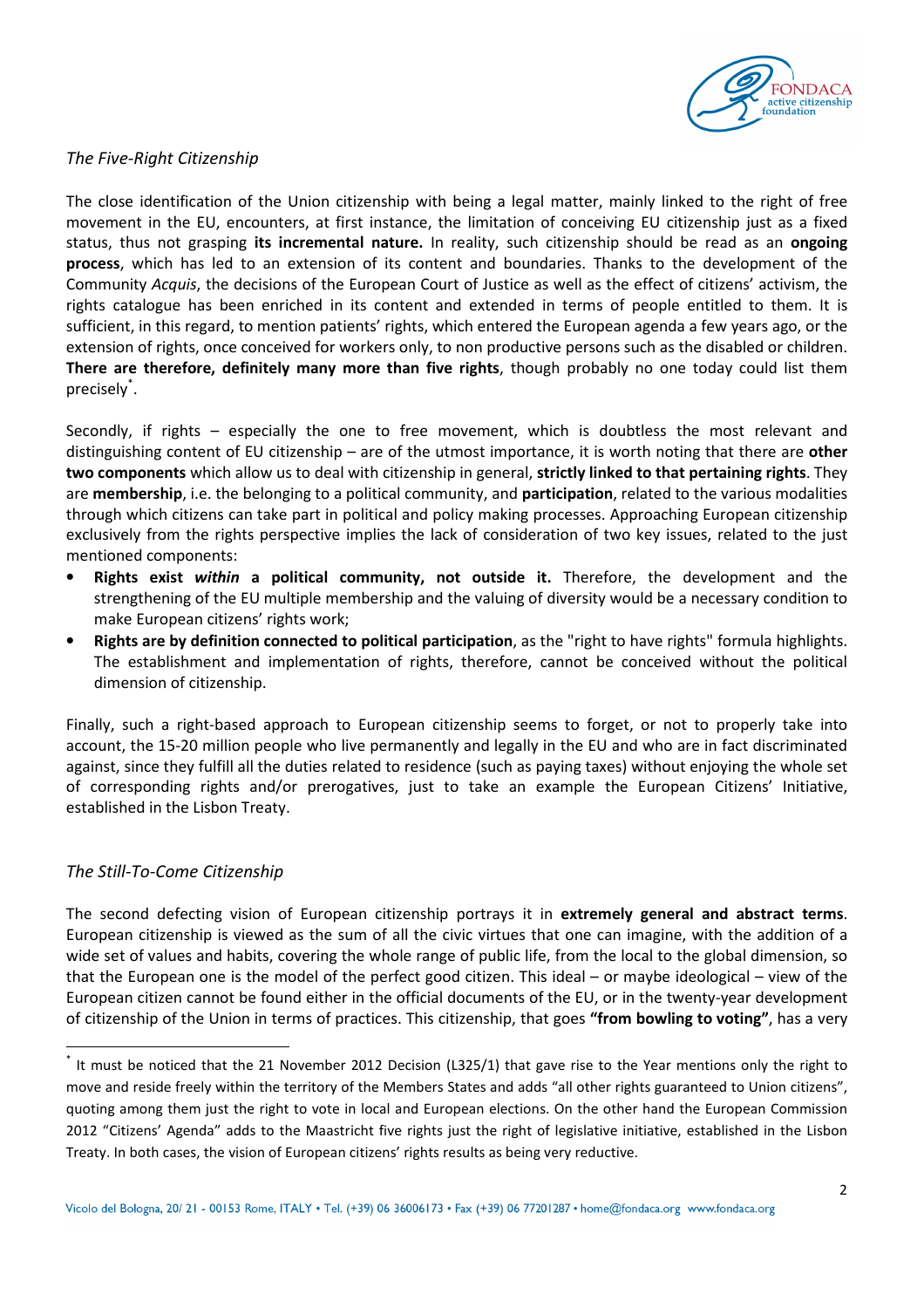

poor link with reality. It is not accidental that those who support this vision of citizenship state that it is still to be built.

In this way of thinking, the reality of the European citizens as consumers is denied since it does not fit with the established ideal of the perfect European citizen. This reality is not only neglected, but also negatively assessed, almost as the counter-image of what being a European citizen would mean. What is removed here, is the double rationale of European citizenship which is at the same time economic and political, thus reflecting the nature and history of the EU – the one of an economic community established for political reasons that has been developing towards a system of democratic institutions. It is obvious that no one is a citizen only if and when he/she acts as a consumer of goods and services; but being a consumer in the single market, from the EU perspective, is a very important way to be a citizen in practice. As a consequence of this approach, the most important citizenship-related event in the history of the European Union, the introduction of the single currency, is completely missed.

Finally, the Still-To-Come citizenship view tends to strongly associate or, at least, to overlap European citizenship with European active citizenship. In this regard, it must be mentioned that those that support this approach speak of a "European Year of active and participatory citizenship". This probably reflects the normative approach to citizenship that is at the base of this position: the true European citizen is the one that engages in public consultations, participates in European elections making the appropriate inquiries, is a member of one or more civil society organizations, takes care of his/her neighbors and so on. This approach, however, has two very negative effects. On one hand it denies "passive" citizens their dignity, considering them to be a sort of second-class European citizen. On the other hand, it does not acknowledge that, though interconnected, European citizenship and active citizenship are two very different phenomena, the second being definitely more specific and precisely for this reason of the utmost importance.

## 2. Focusing on the Real European Citizens

In order to overcome the limits of these two competing visions and make the Year really worthwhile, a more material and comprehensive (or less reductive and idealistic) approach to European citizenship must be used. The distinguishing elements of this approach are both methodological and substantial.

As for the methodological aspect, citizenship of the Union should be considered not only as a fixed juridical status, but also as a process of redefining and increasing the content and extension of citizenship itself. Moreover, beside its legal content, it covers social, cultural, economic, and political dimensions. All of that can be detected if citizenship of the Union is observed not only in the Treaties, but also in the whole Community Acquis and in citizenship practices.

As for the substantial aspects, membership, rights, and participation must be regarded as fundamental components of European citizenship. As for membership, the link to the civic dimension of Europe as part of a network of multiple identities, including the national and local ones (feeling European), as well as status and social relations materialized in everyday life practices in terms of a often implicit "banal" identity (being European) should be taken into account. As for rights, they include not only those established in the Treaties (with the Charter of Fundamental Rights), but also those coming, for example, from the European Court of Justice decisions and from the continuous redefinition of the balance of responsibilities between the EU and national states due to the action of social, political, and civic movements, as in the case of patients' rights. As for participation, political participation through the vote (local elections included) and civic participation in EU policy making (consultation on decisions, support to implementation), up to the recent right of citizens to propose new EU legislation, are part of the Community participatory dimension.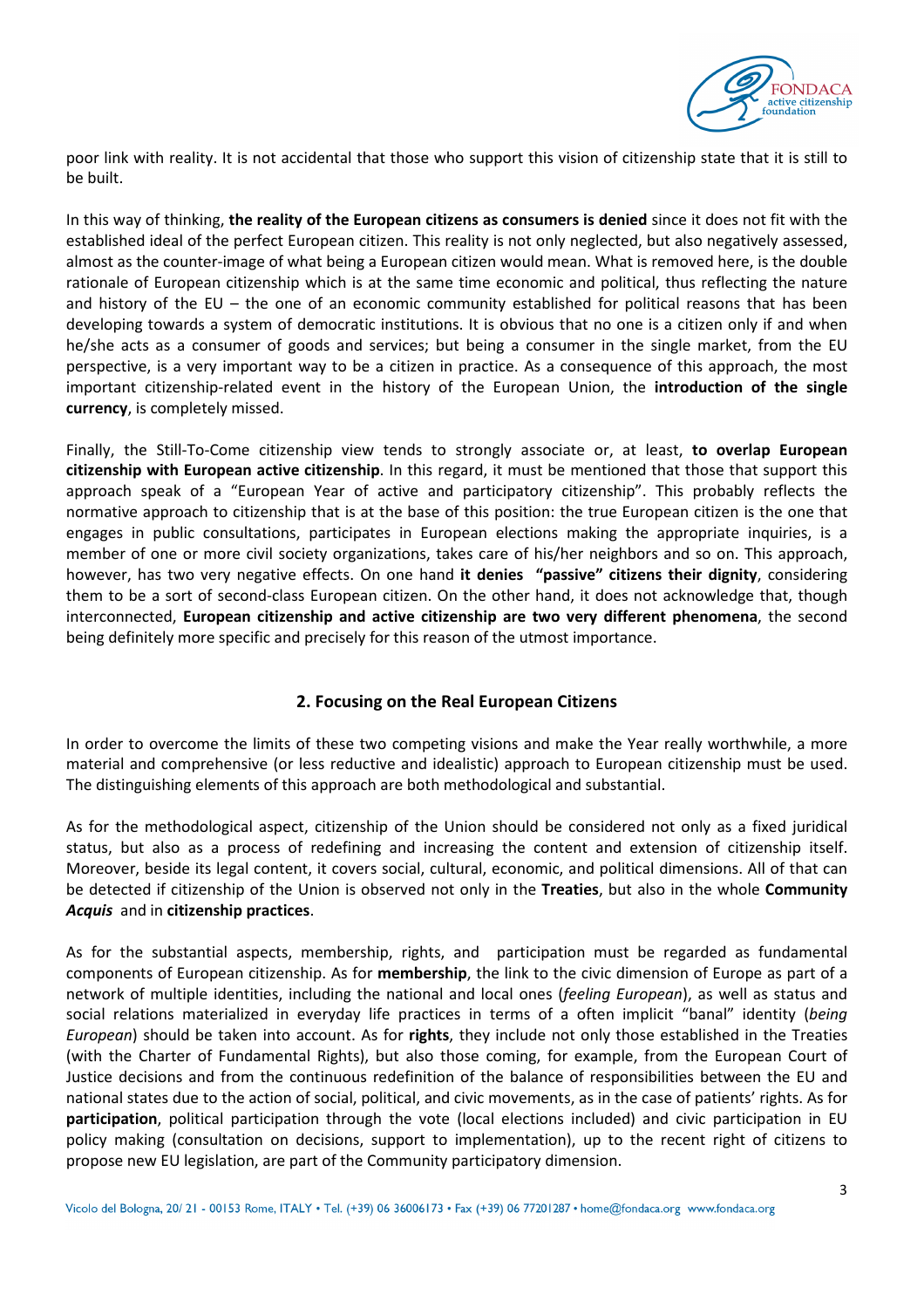

In this way, European citizenship can be viewed as the membership of citizens of the EU countries to a larger political "civic" community and of a polity operating as a multi-level and polycentric governance system, based on a set of rights established in the Treaties and increased over the years by the Community Acquis and citizenship practices, on a principle of multiple and difference-based identity, and on people participation both in the construction of representative institutions and in the intervention in public policy making on a daily basis.

In sum, after twenty years the content and extension of Community citizenship have definitely increased, and it remains an ongoing process. However these developments are evaluated, there is no doubt that we are dealing with an incremental phenomenon. That is precisely what should be celebrated.

## B. WHAT CITIZENS

The Eurozone crisis and its management by Community and national institutions put in the foreground old ambiguous attitudes towards citizens. These ambiguities have to be urgently overcome in order to avoid the worst. The European Year of Citizens is an opportunity to accomplish this task.

## 1. Restoring the rationale of citizenship of the Union

During the preparatory phase of the European Year of Citizens almost no one has recalled the rationale for the establishment of European citizenship in the Maastricht Treaty. However, it wouldn't have been difficult to realize that citizenship of the Union was established to prevent or counterbalance the risk of a economic and financial-centered Union, managed following a technocratic logic. Citizenship of the Union, thus, was intended to place the citizens as the core of the EU democratic project.

However, the management of the Eurozone crisis is strictly related to the primacy of a narrow financial sustainability purpose, carried out with a technocratic mode of governance. Rather than forgotten, citizens seem to have been reduced to targets of spending reviews, cuts in welfare services and the increase of taxes.

As could have been foreseen, this situation is strengthening citizens' dissent and distrust towards the EU project, as well as their detachment from the Community institutions. Those who wish for a reinforcement of the citizens' common identity should also be aware that, since all collective identities are built not only on what people belonging to them have in common, but also on what or who they differ from, the present risk is that an identity of Europeans could be built having as a negative point of reference the Union itself, that is, against it. It would be a paradoxical result, but is actually likely to happen.

Restoring the democratic side of European governance and giving value to Community citizenship as the necessary counterbalance of economic-financial and technocratic logics is therefore a challenge that cannot be skipped or avoided, or postponed.

#### 2. Overcoming the vicious circle of distrust

In spite of celebrations and assertions of the relevance of citizens in the EU framework, an ambivalent attitude towards them remains. In other words, citizens continue to be considered as a problem for the European project, and the idea, traditionally diffused among the European leaderships, that the EU has been built not with the support of, but in spite of or against its citizens, is still ongoing.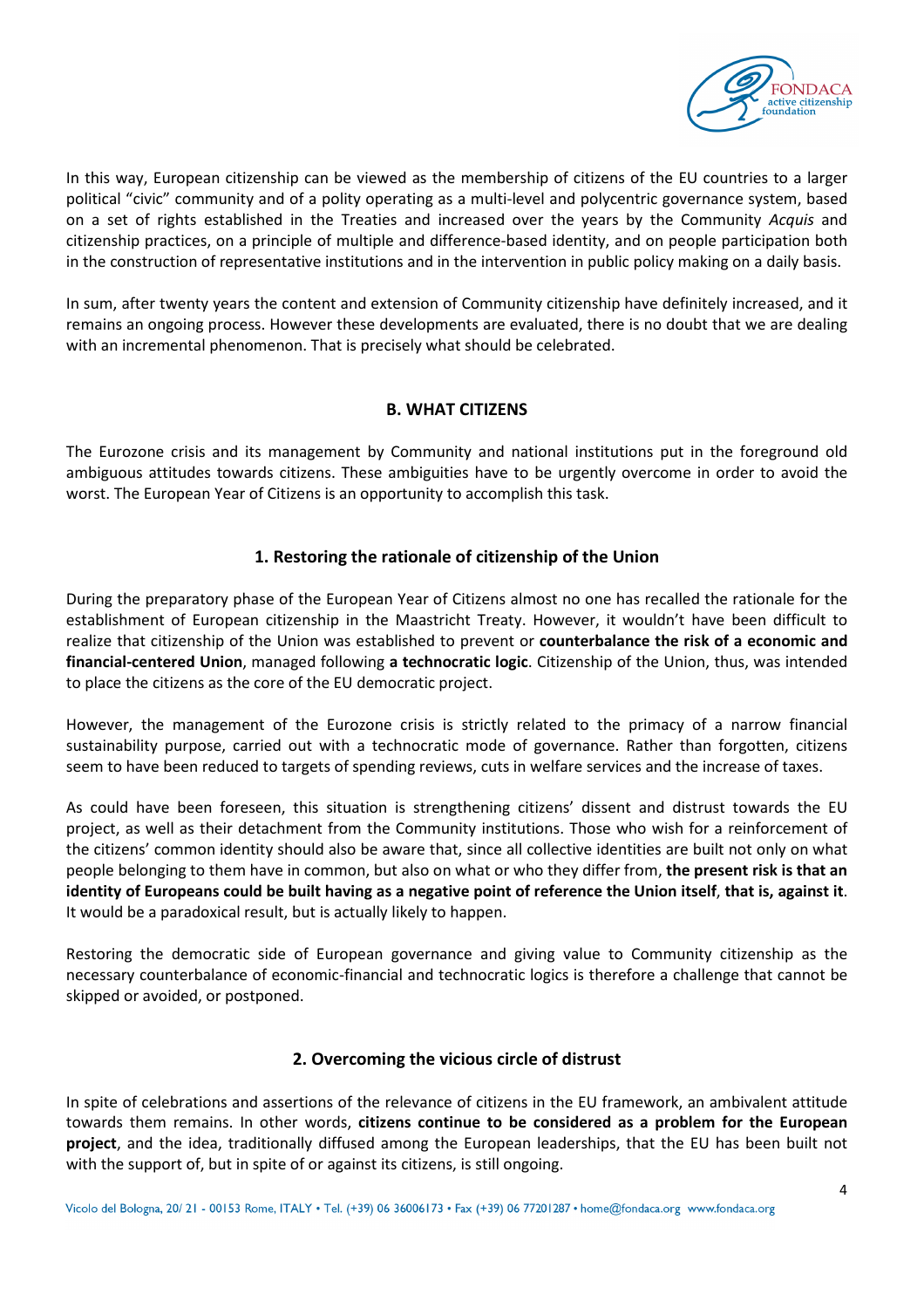

An echo of this negative attitude is the adaptation of an Italian Risorgimento élites' expression to the European project: "We have made Europe, now we have to make Europeans". The fact that this expression has become common wisdom among the European leaderships, does not make it less wrong, since citizenship is never a product of institutions only, but always the effect of what citizens feel and do as well.

Though citizens' distrust in public institutions and political leaderships is a long-term, worldwide phenomenon, in the EU case it is also an effect of European leaderships' distrust towards citizens. This situation gives rise to what could be defined as a vicious circle: the more European leaderships distrust citizens, the more citizens distrust Community leaderships.

The EU actors, therefore, have to decide if Community citizens are a resource or a threat, a facilitating or a hindering factor, a disturbing actor or a constructive agent of the European project. No rhetorical answers can be given to this challenge. EU leaderships should begin to believe that if they trust citizens, they will be trusted by them. There is no doubt that the EU project would be advantaged by this virtuous circle.

## 3. Citizens from actors to agents of the European governance

It cannot be denied that the Community constitutional architecture recognizes to citizens a relevant role in the making of the European project. This has happened since the early stages of the Union project, well before the Lisbon Treaty established – in a very vague and generic way – the relevance of a participatory component of the Union life.

However, citizens participating in the European arena have been considered mostly as actors, that is, subjects that play a part in the scene, without recognizing them in the role of agents, that is, the role of who makes things happen. Needless to say that citizens as actors are viewed mainly in a negative way, as it is shown by the concerns for populism, antipolitics and withdrawal from voting that make the next European Parliament elections a sort of nightmare for political leaderships.

On the other hand, the Eurozone crisis has shown that citizens are not only targets of institutions' decisions nor have they disappeared. They make their voice heard in public spaces, express their discontent and vote in national and local elections on European stakes such as the single currency. All of that can be uncomfortable; however it tells us that there is no other way to reconcile citizens with the European project other than recognizing them as agents of the utmost importance of the Community governance, calling them to take responsibility not only for public deficits, but also for shaping the future Europe.

It is well known that the EU is a governance system, that is, a way of managing public affairs with the involvement of a number of different public and private actors operating in a multi-level dimension, often with an unclear legitimation. However, this cannot be a reason for excluding European citizens as the first legitimating power in the Union, nor to underestimate their resilience, however it may be expressed.

## C. WHAT TO DO

In order to avoid the European Year of Citizens becoming a missed opportunity, FONDACA puts forward four proposals that could be taken into consideration on the occasion of the Year.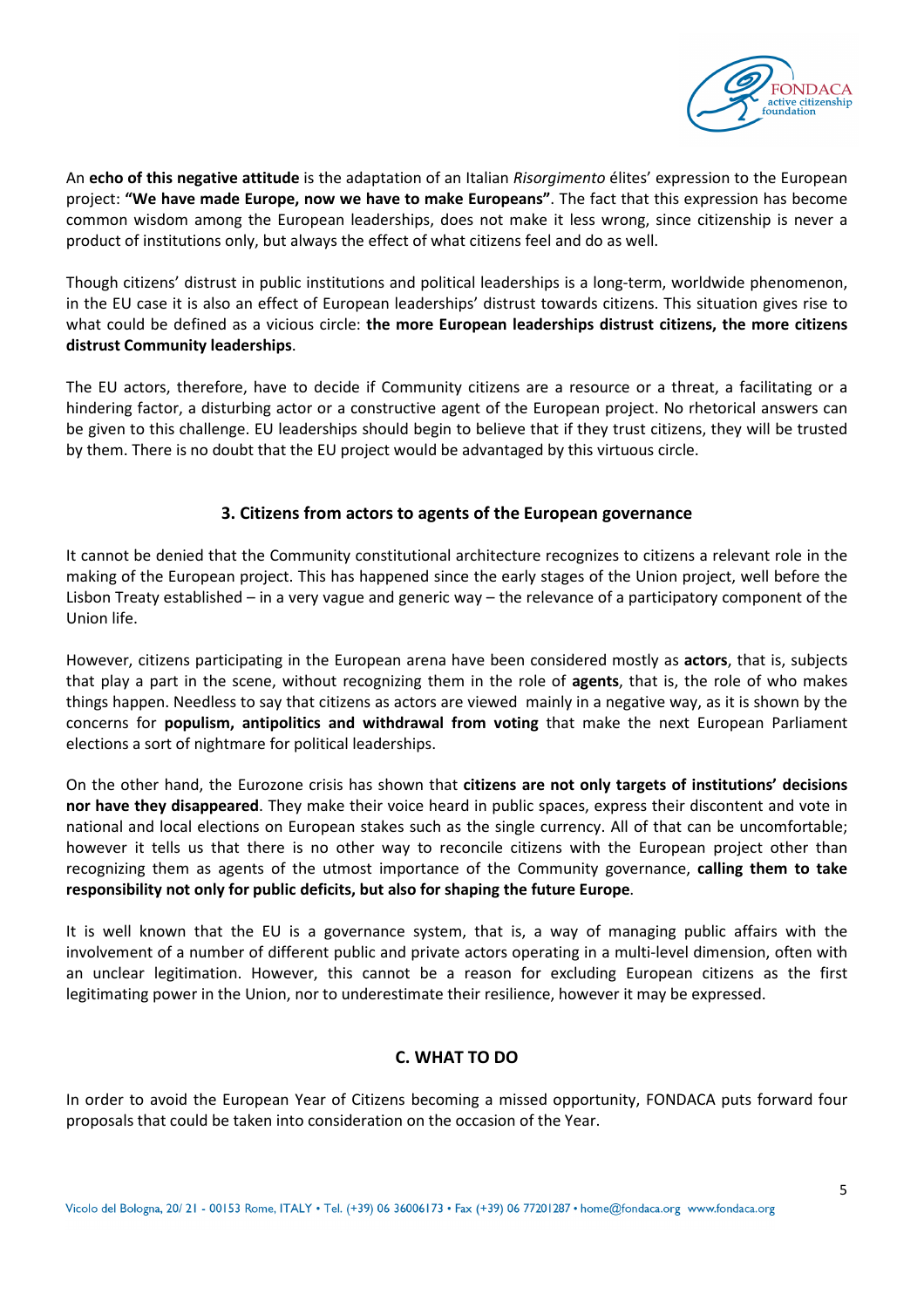

## 1. Establishing a Code of European citizenship

First of all, FONDACA supports the ECAS' proposal of setting up a Code or a Charter of European citizenship, putting together all the rights, prerogatives, powers and responsibilities of citizens of the European Union. The rationale for such a document is twofold. On one hand, the content of European citizenship is presently dispersed in several documents embodied in the Community Acquis and probably no one would be able to say precisely what European citizenship is today. On the other hand, such a document could increase the common awareness of what being a citizen of the Union means, strengthening the possibility of practicing citizenship, thus pushing forward the European project. Moreover, a Code or a Charter of European citizenship could enable an informed public debate on this issue of the utmost importance for the whole Europe-building process.

#### 2. Reforming the EU Citizenship Report

FONDACA agrees with the proposal of reforming the EU Citizenship Report along two lines. Firstly the scope of the Report would be broadened: presently the Report regards only the five rights established in the Maastricht Treaty, while, as we have already noted, citizenship of the Union contains many more rights as well as the other two constituent dimensions of membership and participation. In other words, the EU Citizenship Report would fully embody the content of citizenship of the Union. Secondly, the process of gathering, setting up and assessing information on the state of European citizenship would involve the citizens as much as possible, both as individuals and as organizations, not limiting consultation to the "Brussels Civil Society", but giving priority to common citizens and grassroots organizations. A first step on this way are the EC 2012 public consultation and the Commissioner Vivien Reding's program of dialogue meetings on EU citizenship rights. They show that involving citizens in discussing and evaluating the state of development of EU citizenship is possible. Much more, however, has to be done with regard to the content, the methodology, the scope and – last but not least – the good use of results of the consultation process.

#### 3. Redesigning the symbols of euro banknotes

FONDACA proposes that on the occasion of the 2014 elections of the European Parliament a referendum, or at least a wide consultation of Eurozone citizens, be held with the aim of substituting imaginary symbols of the euro banknotes with those images that citizens feel as the most significant of their belonging to the European Union. This could be not only a worthwhile measure to make visible and manage the link between the single currency and citizenship of the Union, but also to practically recognize the citizens as the first owner of the European Union itself, so that they have the right and responsibility to decide what symbols best represent the EU project. The recent decision of the European Central Bank to change the 5 euro banknote was motivated just by technical (security) reasons but implied the introduction of a new image (the one of the ancient Greek goddess Europe) and has therefore been a missed opportunity. A consultation process, involving at least the citizens of the Eurozone in defining what best represents their membership of the Union, could have had a strong impact on their awareness and sense of ownership of the EU.

#### 4. Defining a Package of Citizens' Priorities for the European Parliament elections

The last and most important proposal regards the 2014 European Parliament elections. As we have stressed, there is wide discontent among citizens towards the European institutions. This discontent could be catalyzed by the elections, that could be the moment when a sort of delayed "1989" against European leaderships and institutions could take place. In order to avoid this end, an effort to reconcile the reasons of the European Union with those of its citizens should be made. Anti-politics, populism and withdrawal from voting should be taken seriously. Citizens' concerns and priorities would therefore be identified and become the basis for an agenda of reforms that would affect both the constitutional architecture of the EU and its policies related to the Eurozone crisis (including welfare, economic growth and labor, public interest services, territorial and social cohesion). In this way, a EP working program would take shape through a Europe-wide consultation including common citizens and grassroots active citizenship organizations, as well as all the actors of the European